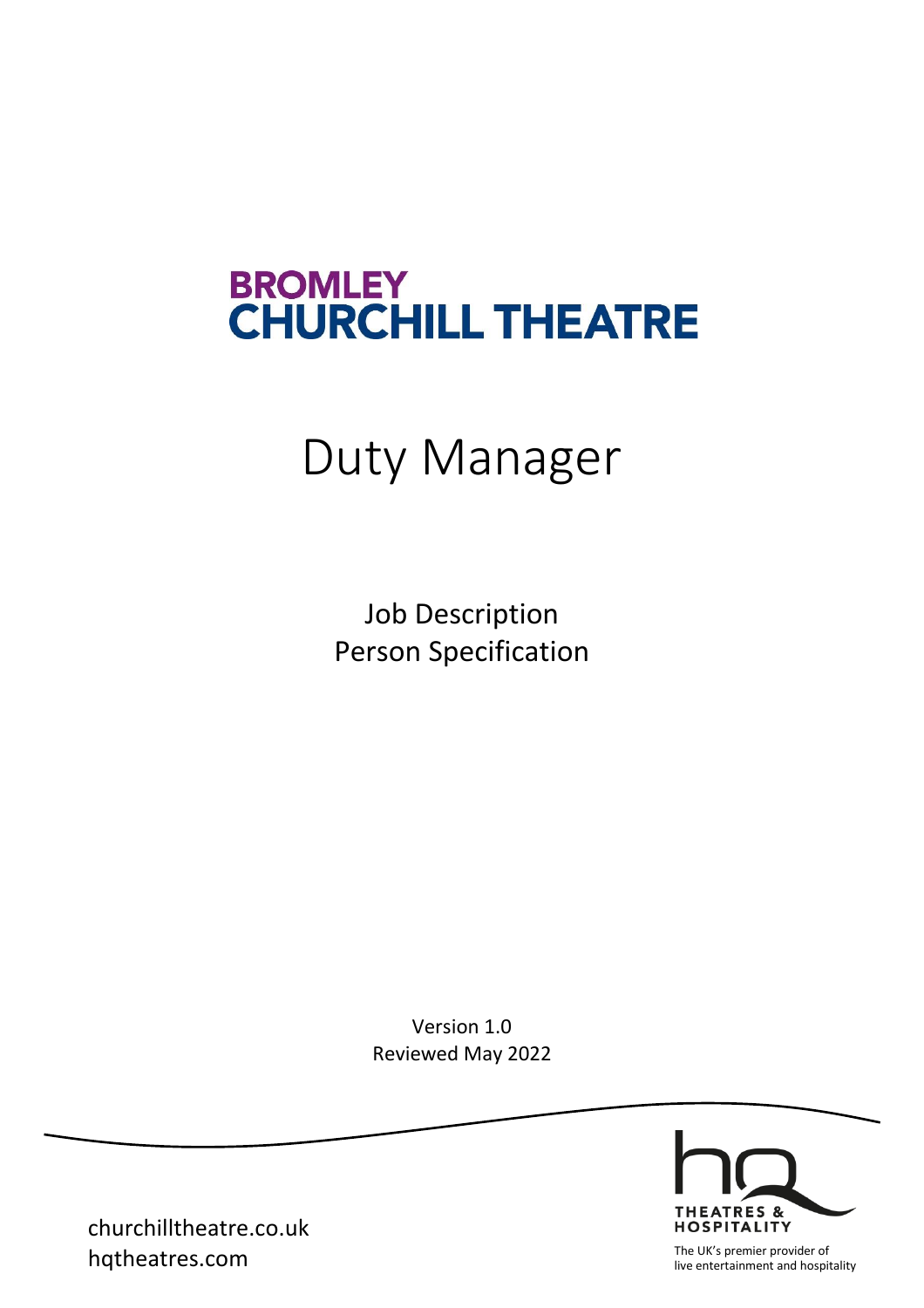**HQ Theatres** is the UK's leading regional theatre specialist and part of Trafalgar Entertainment.

The **Churchill Theatre** is one of 11 venues within the company's current portfolio of regional theatres and concert halls, with capacities ranging from a 200 seat arts centre to a 2,400 seated/standing theatre. HQ programmes more than 2,500 different shows attracting audiences of over 1.5 million.

The **Churchill Theatre** is one of the South East's leading live entertainment venues, welcoming over 200,000 customers through its doors every year. It has enjoyed a reputation and legacy for launching major productions for national tour and West End transfer. The eclectic programme features a popular array of top-quality musicals, drama, comedy, dance, family shows, one night events, and a world-class pantomime.

The **Churchill Theatre** boasts a spacious, comfortable auditorium that seats 781 people, the 90 seat Studio, the Lounge (a versatile space for entertainment, hospitality and private hire) and the Restaurant, serving up to 60 customers pre-show. Extensive technical facilities include rehearsal spaces and a workshop.

The theatre's celebrated outreach programme encourages local people to unlock their creative and artistic potential. It includes regular classes for young people and adults in theatre, musical theatre, dance and magic, work experience opportunities and an annual summer youth production.

| <b>Employment type:</b>     | Permanent                                                                                                                                                                                                                                                              |
|-----------------------------|------------------------------------------------------------------------------------------------------------------------------------------------------------------------------------------------------------------------------------------------------------------------|
| Salary:                     | £25,376                                                                                                                                                                                                                                                                |
| Hours:                      | 40 hours per week 5 days out of 7, subject to variation to meet business<br>requirements. By its nature, the position will involve evening and weekend shifts,<br>and some Bank Holiday cover.                                                                         |
|                             | Open to job share. 24hrs (3x days out of 7) and 16hrs (2 days out of 7).                                                                                                                                                                                               |
| <b>Work location:</b>       | You will be based at the Churchill Theatre, Bromley and may be required to travel<br>to and work at other HQT&H venues. Approved travel expenses will be<br>reimbursed.                                                                                                |
| <b>Purpose of the role:</b> | This is a hands on, operational role. The post holder will be expected to run and<br>manage the service delivery team for the whole range of events and activities<br>held at the Churchill Theatre, including shows, dining events, conferences and<br>private hires. |
|                             | The role will act as a building coordinator, utilising a skilled team, with particular<br>emphasis on motivating them to deliver exceptional customer service.                                                                                                         |
|                             | The successful applicant will be required to comply with our Data & Barring<br>Service (DBS) Check procedures.                                                                                                                                                         |
| Our ideal<br>candidate:     | The ideal candidate for the Duty Manager position will have a proven track record<br>in customer care and take pride in delivering a clean, safe and enjoyable<br>environment through excellent customer service and attention to detail.                              |

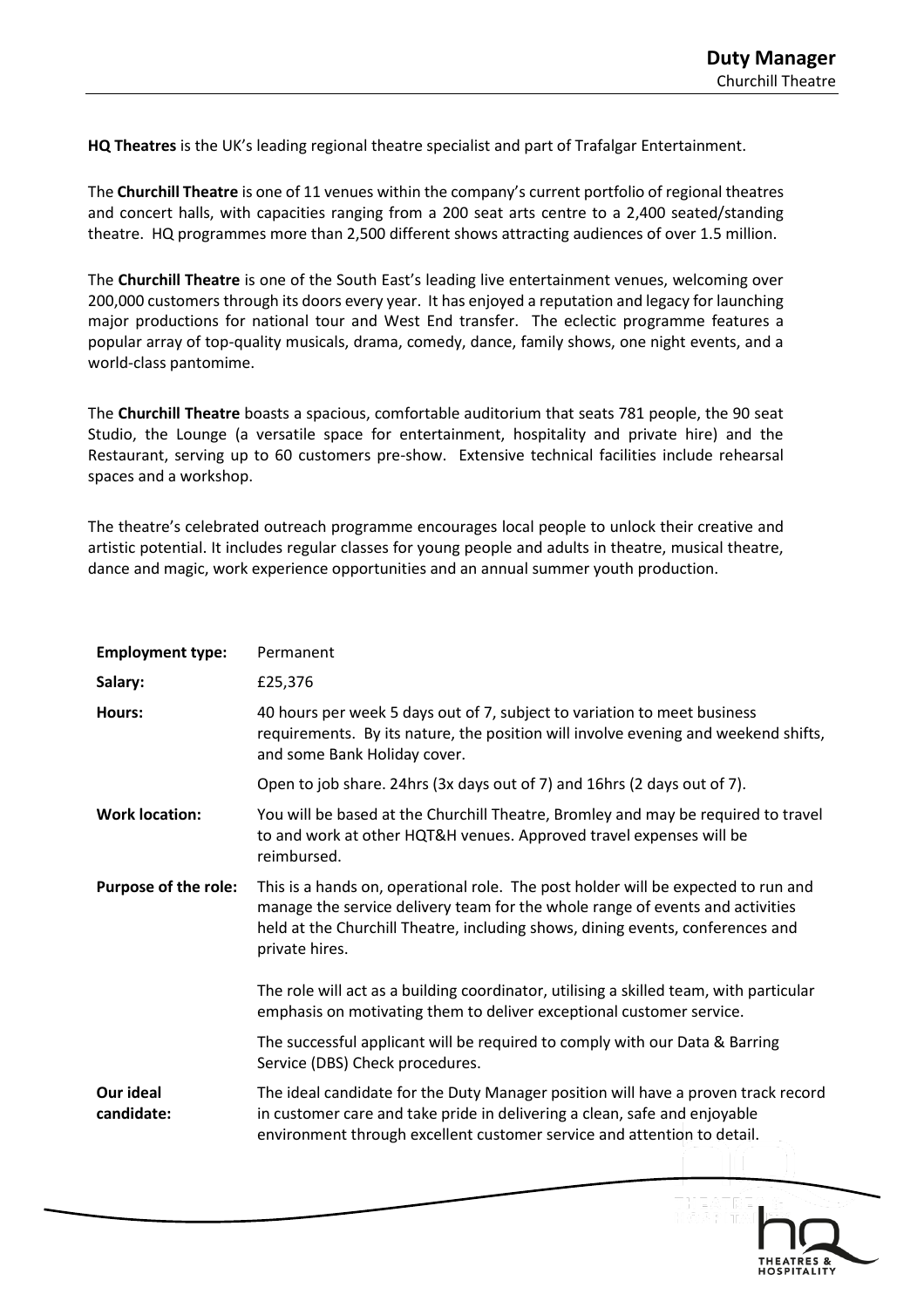# **HQ VALUES**

- **Innovation** as a business we are on a continuous journey of improvement. We are looking for someone who embraces change and is always looking out for new ideas.
- **Commitment –** we are looking for someone to deliver a first-class service for our colleagues, customers and clients.
- **Accountability –** we are looking for someone with a 'can-do' attitude, to take ownership of tasks and see them through to the end.
- **Responsive –** as a business we listen, we learn, we act.
- **Engaged –** we are looking for someone to get involved with making the Churchill Theatre a great place to work, as well as a great place to visit through engagement with the team and customers.

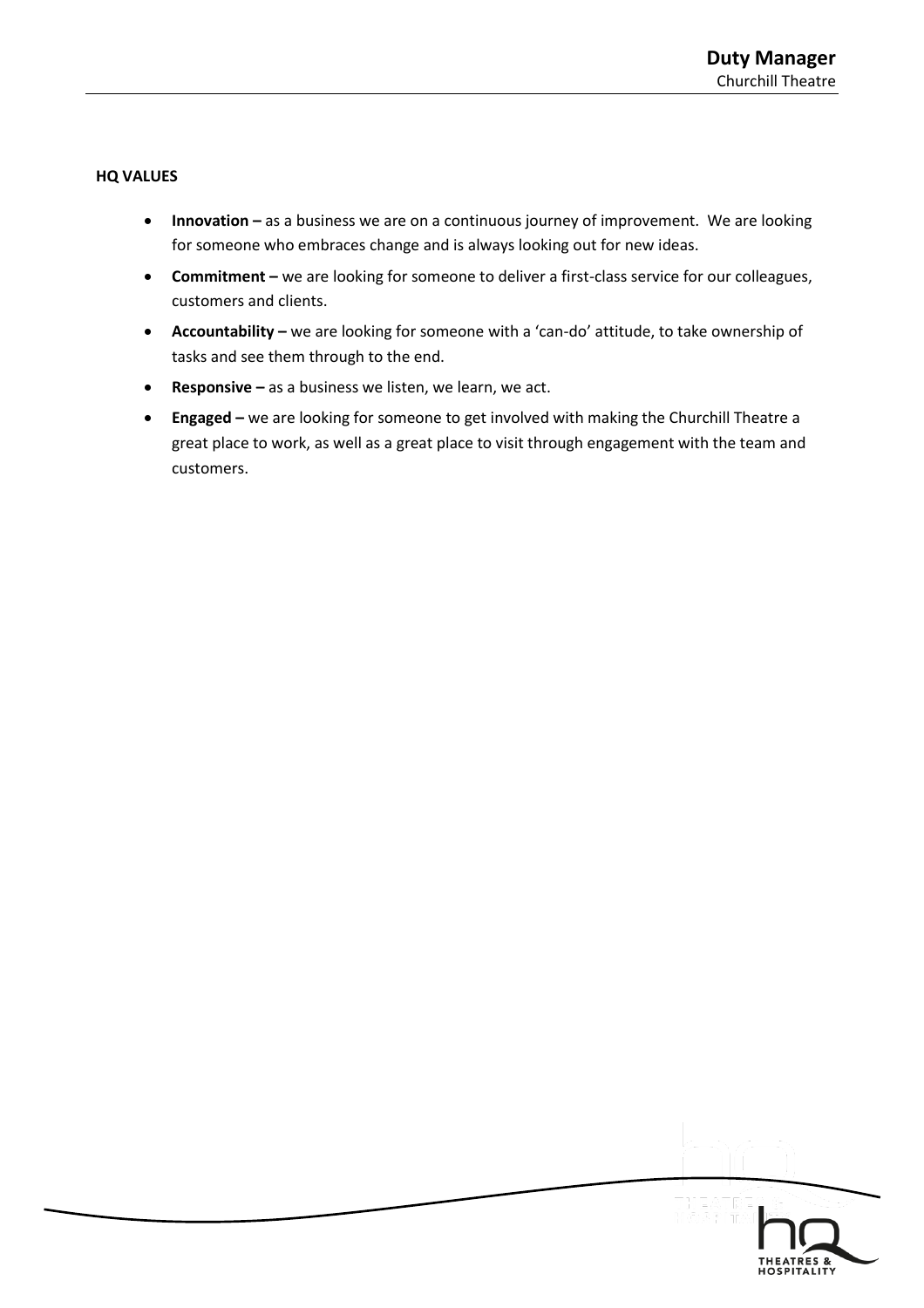#### **REPORTING**

You will report directly to the Assistant General Manager and indirectly to the Venue Managers

When on duty you will line manage the Team Leaders, FOH Team, Hospitality Assistants and Volunteers

#### **KEY ACCOUNTABILITIES**

#### **Operations Management**

- To be the Duty Manager for the building on a rota basis, working a range of daytimes, evenings and weekends.
- Liaison with the Visiting Company and Tour Managers for each performance.
- Adhere to and carry out emergency evacuation procedures including all relevant training, drills and briefings. Responsibility, when on duty, for the safety of all staff, volunteers, public and contractors.
- Completion of all related paperwork including, but not limited to, Daily Reports, sales figures and timesheets.

#### **Staff Management**

- Responsibility for the effective supervision of all Front of House staff and Volunteers for all performances.
- To help manage, develop and monitor the FOH Team by adopting a hands-on approach to all aspects of operational responsibility.
- Ensure all staff are aware of the business's service standards and that those levels are achieved for every event and/or performance.
- Ensure effective communication across all departments.
- Support, motivate and nurture the volunteer team to ensure they deliver a consistently excellent customer service.

#### **Finance Management**

- As directed by the Venue Managers and Assistant General Manager, ensure adequate stock controls are adhered to.
- Ensure cash handling, security policies and financial procedures are adhered to.
- Maximise impulse buy and spend per head opportunities and ensure all points of sale and merchandising are relevant to the audience and customer type.

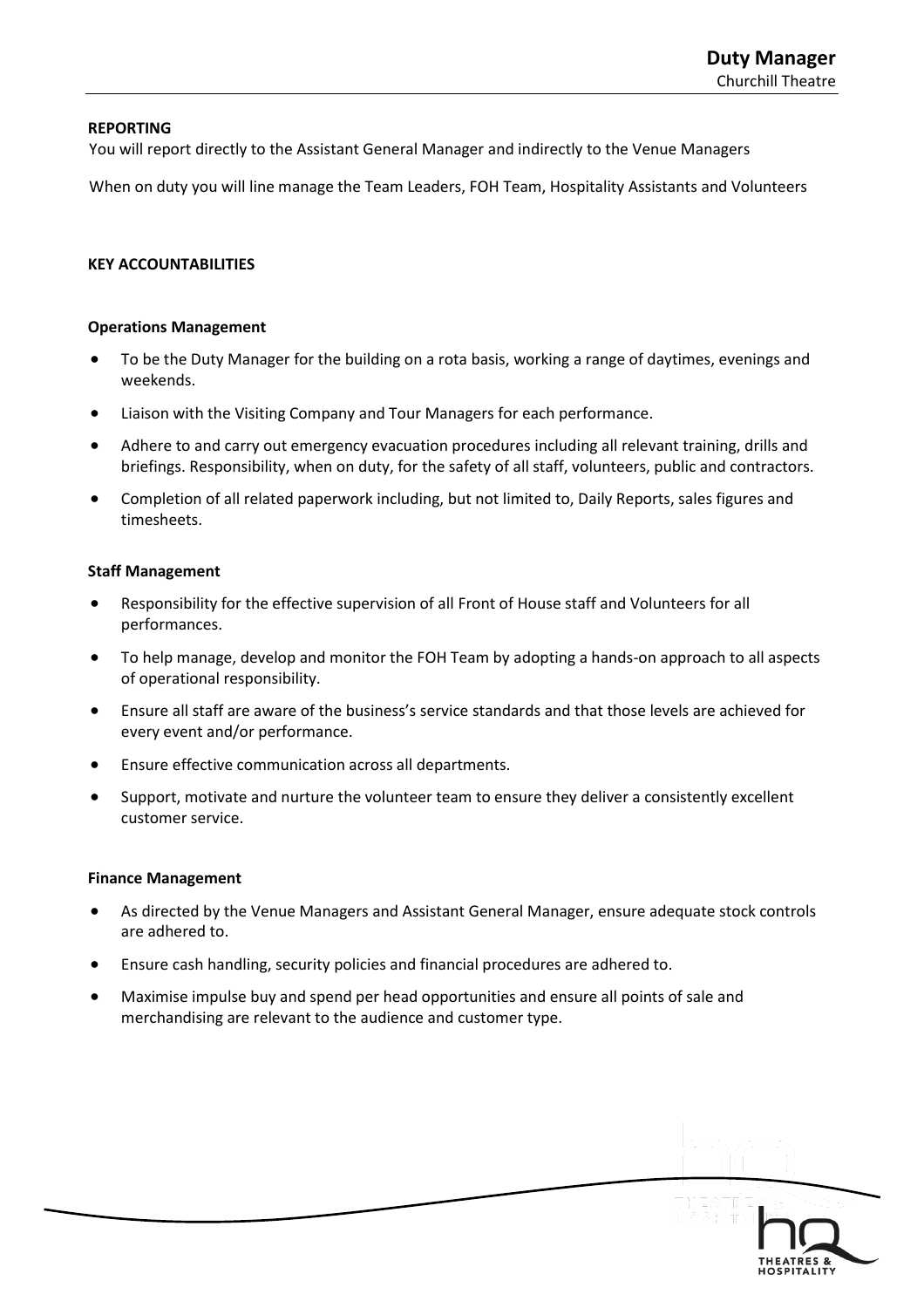# **Guest Service Standards**

- Ensure adherence to guest service standards throughout the FOH Team.
- Adopt a positive approach to problem solving, supporting the aim to minimise negative feedback.
- Maintain a constant management presence throughout key service times and proactively drive each service through excellent leadership.
- Ensure a welcoming environment and ambience is created at all times.

# **Health & Safety**

- To understand and have a working knowledge of all current Health and Safety legislation, Fire Regulation, Licensing regulations and Food Hygiene legislation.
- To ensure that the venue is fully opened and closed down for each shift
- Ensure all daily and pre-show building checks are carried out in accordance with theatre procedure, with particular emphasis on safety, cleanliness and presentation.
- Ensure all storage areas are kept clean and tidy, and that all equipment is properly stored.
- As part of the Duty Management team, you will be the nominated First Aider when on active duty, and will be required to deal with any accidents or incidents that occur, ensuring that they are accurately recorded in the First Aid log and followed up if required.
- To act as the venue's lead Fire Marshal when on active duty.
- To act as the Safeguarding Responsible Person for the venue when on active duty.

# **Other Duties and Responsibilities**

- Where appropriate undertake responsibilities as a key holder of the building, ensuring smooth and safe daily operations and security procedures are maintained.
- Undertake training and development as appropriate and keep apprised of developments in field of expertise.
- Dress in accordance with Company uniform policy and wear protective clothing where issued and instructed.
- Accept, account-for and distribute stock deliveries for food and beverage and sundries for the venue.
- Attend and, if required, note take meetings as required.
- Any other related duties and responsibilities as may reasonably, from time to time, be required by the Venue Managers, Assistant General and General Manager..

This Job Description is not an exhaustive description of your duties. You will be required to adopt a flexible approach to your role and responsibilities. In particular, from time to time, you may be required to undertake such alternative or additional duties as may be commensurate with your skills, experience and capabilities.